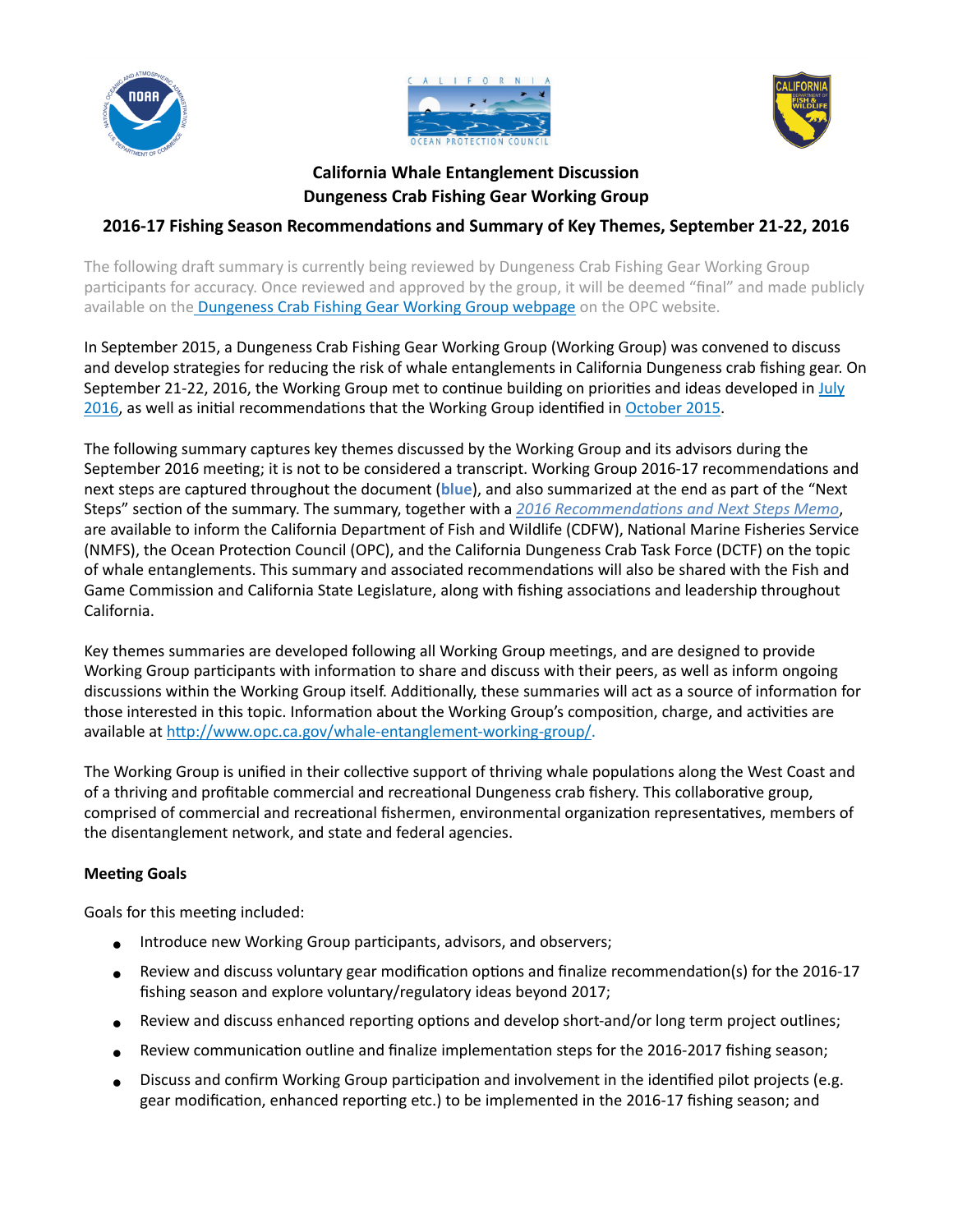● Identify clear communication channels within the Working Group during 2016-17 fishing season, including responsibilities and expectations, to support implementation and evaluation of Working Group efforts and recommendations

#### **Meeting Attendees- New Participants, Advisors, and Observers**

- • During the July 13-14, 2016 Working Group meeting, the role of observers and advisors was discussed and formalized in the [Working Group's charter](http://www.opc.ca.gov/webmaster/ftp/project_pages/whale-entanglement/Charter2016.pdf).
	- o Working Group observers are invited by Working Group participants. Advisors are invited by the facilitation team to serve as valuable sources of information to support Working Group discussions.
- • Since July 2016, the Working Group has acquired three new/replacement participants: commercial fishing in Fort Bragg, commercial fishing in Monterey, and the US Coast Guard.

## **Working Group Cooperation and Confirming Goals**

 To help ensure the Working Group continues to work together collaboratively, the facilitation team requested the meeting begin with a discussion about participant's commitment to constructive internal communications and transparency.

- • The Working Group discussed the importance of upholding a high level of transparency and fostering open lines of communication amongst Working Group participants. Whenever possible, Working Group participants requested to keep one another informed of parallel discussions and activities related to the whale entanglement issue, including external communications and other actions. The Working Group agreed that to be successful and productive, it is important to build trust amongst all Working Group participants.
- • Working Group participants agreed to taking concrete steps to achieve substantial progress on addressing the risk of whale entanglements in Dungeness crab fishing gear. It was generally agreed that achieving zero entanglements over a fishing season is not likely achievable. However, reducing entanglements to as few as possible while still maintaining Dungeness crab fishing is the ultimate goal.
	- o Working Group participants acknowledged that the Marine Mammal Protection Act has clear goals and benchmarks for takes of whales, including Potential Biological Removal and a Zero Rate Mortality Goal.
	- o Recommendations developed by the Working Group should contribute to a steady decline of entanglements to maintain thriving whale populations, while also supporting thriving coastal fishing communities.
- • To accomplish these goals, during the September meeting the Working Group agreed to confirm gear modification recommendations and best practices evaluation, develop a plan for distributing the Best Practices Guide, support NMFS efforts to interpret forensic data, and work with state and federal agencies to enhance available whale and fishing effort data to further inform co-occurrence.

#### **Gear Modification Discussion and Recommendations**

#### *Voluntary Best Fishing Practices*

 Working Group participants identified modifications in gear set-up could have direct implications for reducing the risk and severity of entanglement events.

 • Ocean users, including members of the fishing community, are seeing a shift in fishing practices towards increased surface line and the use of multiple surface buoys. Based on recent observed entanglements, NOAA whale experts and members of the disentanglement network, together with discussions among all Working Group participants, see a potential correlation between the use of the excessive line that may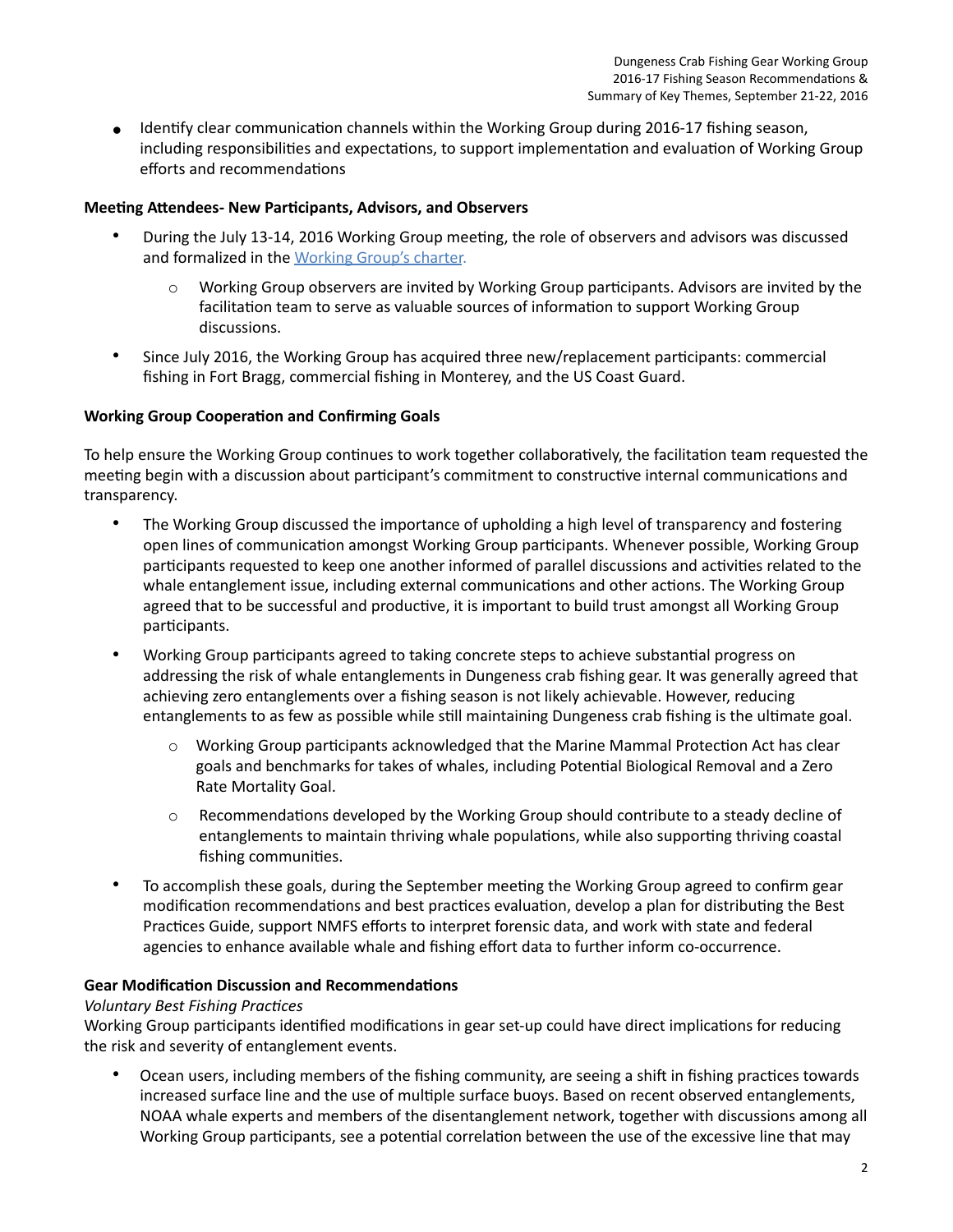be slack, the extent of the surface line, and the number of trailer buoys contributing to whale entanglements. It was noted that the extent of this trend and its effects on entanglement risk is difficult to quantify and assess.

- • The Working Group focused their discussions and recommendations on surface line until there is a better understanding of how different gear configurations affect subsurface line profiles and working loads (see *Gear Modification Testing* below).
- • With this in mind, the Working Group has developed a number of best practices related to fishing operations and gear set-up for the 2016-17 fishing season, including:
	- **Minimize the number of buoys in a line set-up such that no more than one trailer buoy is used inside 30 fathoms water depth.**
	- **The line between the trap and main buoy should be taut.**
	- **The total distance between the main and final trailer buoy should be:**

| <b>RECREATIONAL</b>            | shortest as possible, max of 2 fathoms (12ft)-<br>at any depth |
|--------------------------------|----------------------------------------------------------------|
| <b>COMMERCIAL</b>              |                                                                |
| Inside 30 fathoms water depth  | shortest as possible, max of 3 fathoms (18ft)                  |
| 30-50 fathoms water depth      | shortest as possible, max of 4 fathoms (24ft)                  |
| Outside 50 fathoms water depth | shortest as possible, max of 5 fathoms (30ft)                  |

- • **No excess lines should be floating at the surface.** Floating line should only be between the main buoy and trailer.
- • **When changing set location across depths, adjust the length of trap lines** by adjusting shots (i.e., measured length of line) to maintain taut vertical lines.
- **Avoid setting gear in the vicinity of whales** whenever possible.
- **Maintain gear to ensure lines and buoys are in good working condition** and will not break under natural conditions causing gear to become lost or irretrievable. Lost gear contributes to marine debris and increases the risk of whale entanglements.
- **All gear should be clearly marked** consistent with applicable regulation. All gear should be maintained so markings are clearly legible to facilitate correct identification of the origins of the gear involved in entanglements.
- • **Use the minimum amount of scope** required to compensate for tides, currents and weather, as necessary. Whales are more likely to become entangled with slack lines, which can potentially create a "floating snare".
- • The Working Group agreed that the best practice recommendations will be voluntary for the 2016-17 fishing season. Regulatory changes may be considered in the future once the best practices have been evaluated and there is a better understanding of the industry's compliance with the recommendations.

#### *Measuring Success*

 • The Working Group will take steps to evaluate both the level of implementation and the effectiveness of the best practices for both compliance and any changes that might be observed in the amount of gear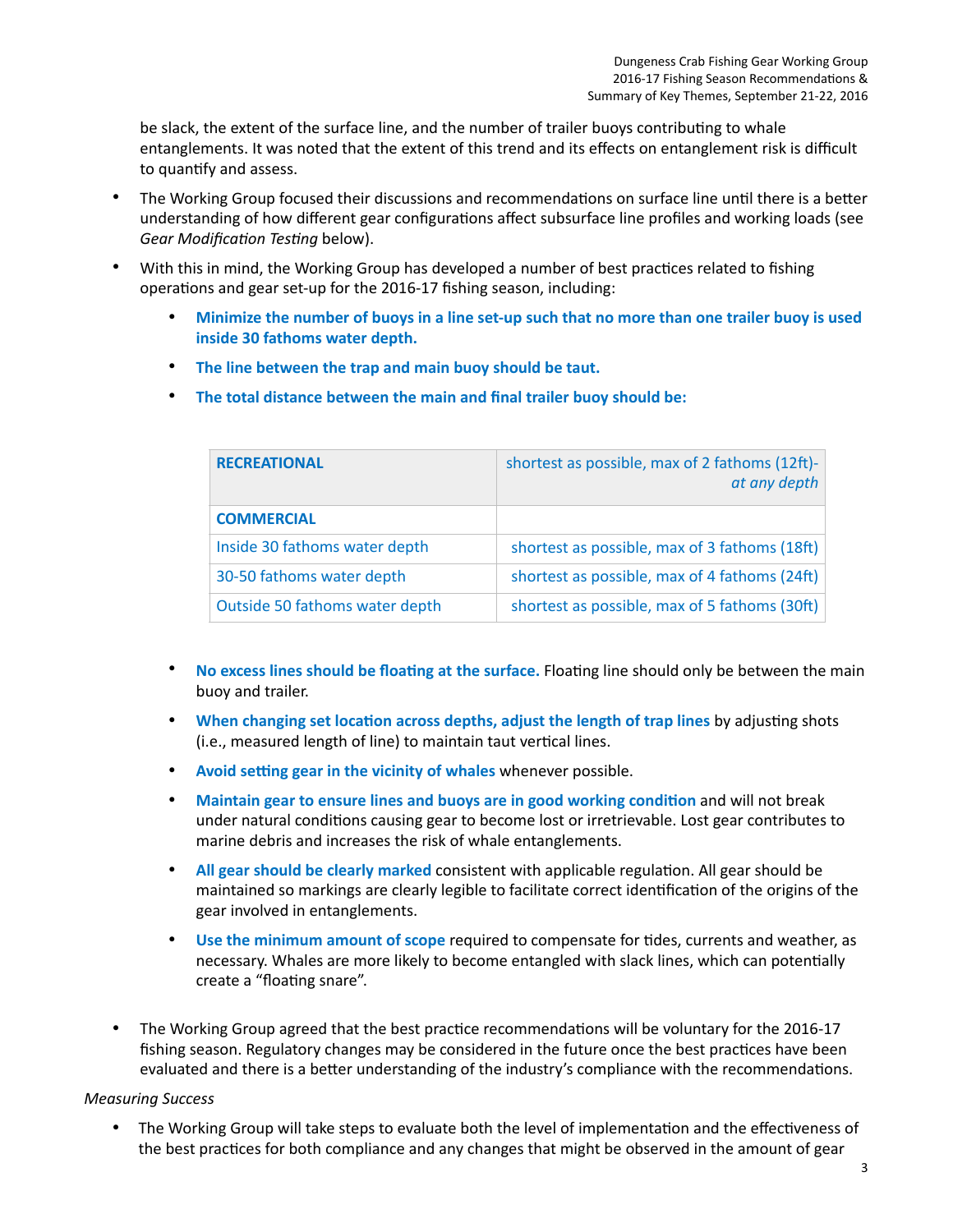involved in future entanglements (i.e., length of fishing line). Evaluation will help inform future recommendations and/or management action.

- • Evaluation will include informal conversations with peers, survey questions, utilizing The Nature Conservancy's (TNC) Gear Recovery Program photograph tool to help capture noncompliance, documentation/analysis of entangled whales historically and during the 2016-17 fishing season, collaboration with the disentanglement network to learn what is being observed on the water, and periodic on-the-water gear checks by CDFW Enforcement. The group discussed the realities of how far these types of evaluation can go to determine the effect on the risk of entanglements.
	- o **Tom Dempsey will investigate the utility of TNC's Gear Recovery Program photograph tool to evaluate noncompliance.**
	- o **CDFW will work on an evaluation/sample design for Enforcement to survey gear during regular patrols**.
	- o **NMFS will document/analyze entangled whales (historically and during the 2016-17 fishing season) relative to the Working Group's recommendations for gear set-up.**
- • NMFS provided the Working Group with an initial review of historical whale entanglement images that were evaluated estimating the length of line that may have been involved in a given event. The evaluation criteria NMFS staff used was determining what percentage of entanglements may have involved a buoy set-up with a maximum total distance of five (5) fathoms of line between the main and final trailer buoy.
	- o During this initial review, NMFS found that much of the data was inconclusive and only a small fraction of the images captured gear that was in clear conflict with draft best practices recommendations.
	- $\circ$  It may not be possible to evaluate forensic data to measure the effectiveness of the best practices, however NMFS will continue to explore the idea and fine-tune the review to reflect the Working Group's final recommendations. NMFS continues to be interested to work with Working Group participants to evaluate forensic data to improve its accuracy.

#### *Best Fishing Practices Guide Communications*

- • The Working Group agreed to updating the 2015-16 Best Practices Guide to reflect the 2016-17 best fishing practices recommendations. All communications materials, including the guide, will be publicly available on the Working Group's [webpage.](http://www.opc.ca.gov/whale-entanglement-working-group/)
	- o **The Communications Team will develop a [2016-17 Best Practices Guide](http://www.opc.ca.gov/webmaster/_media_library/2016/08/Best_Practices_Guide_Final.pdf) based on the Working Group's recommendations, including a gear set-up diagram, by October 3, 2016 (COMPLETE).**
	- o **Commercial and recreational fishing participants on the Working Group will reach out to their peers through port meetings, email, message boards, upcoming events (e.g. Coastside Fishing Club members dinner (COMPLETE), and fleet week) to share the 2016-2017 Best Practices Guide**.
	- o **CDFW will mail the 2016-17 Best Practices Guide and Whale SOS stickers to all permitholders (COMPLETE).**
	- o **Copies of the Best Practices Guide will be printed on waterproof paper and circulated to U.S. Coast Guard, port liaisons, gear shops, fuel docks, fishing landings, etc.**
- • Successful voluntary compliance with the best practices and broad outreach of the 2016-17 Best Practices Guide is dependent on effective and inclusive outreach and communications with the Dungeness crab industry. There was general agreement that outreach must occur at a number of levels, including fishing participants on the Working Group promoting the best practices amongst their peers.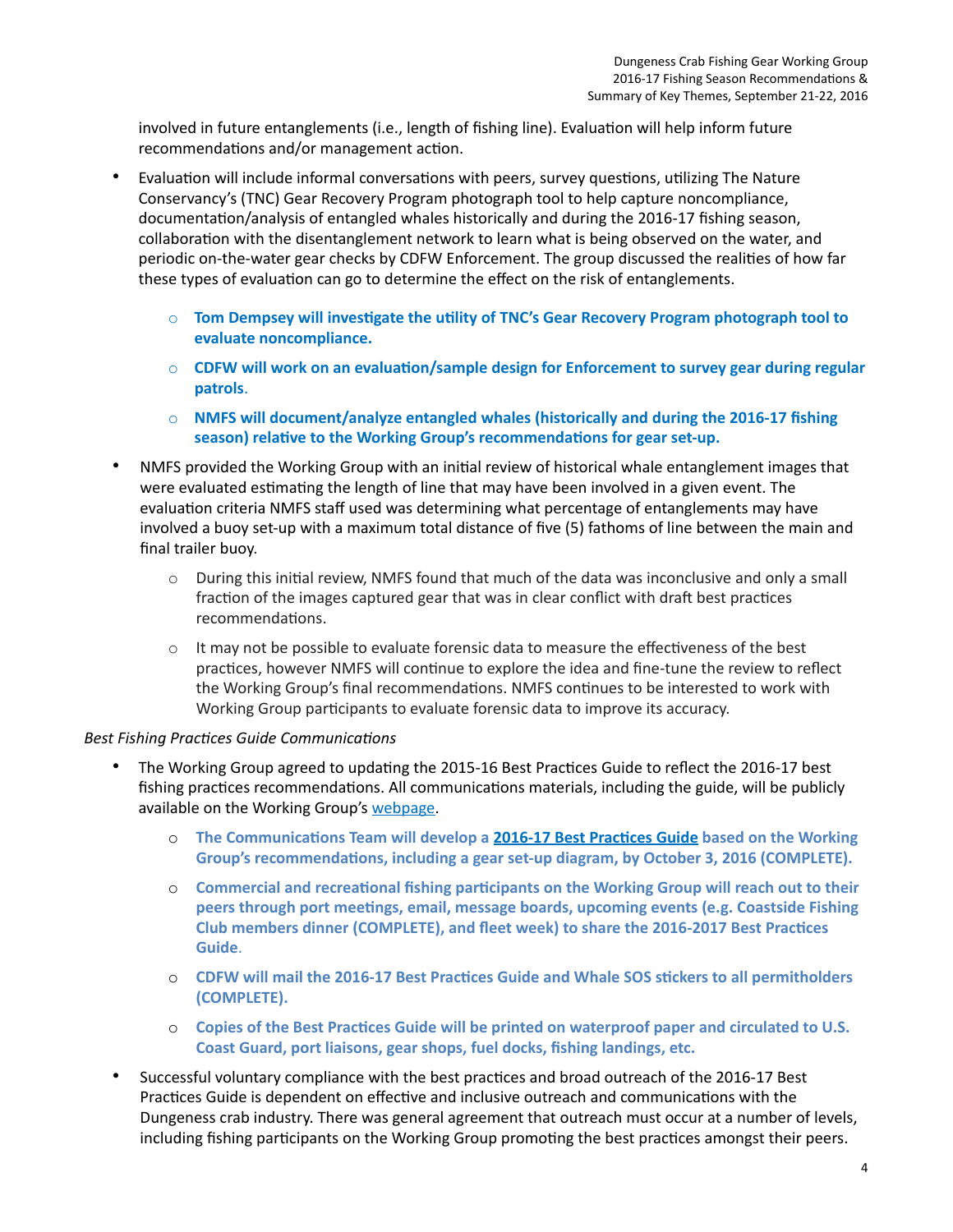- o Some Working Group participants requested support in communicating with their port/peers. Other Working Group participants offered to help support those outreach efforts and Strategic Earth is available to help as needed and appropriate.
- o **The Communications Team will update talking points and PowerPoint slides to reflect Working Group input to help support these conversations as needed (COMPLETE).**
- o **CDFW will investigate the feasibility of Enforcement placing a notification on gear that is not in compliance with the 2016-17 best practices.**
- **peers and respective port/fishing associations for signature to show support for the Best**  o **A [best practices support letter](https://drive.google.com/open?id=0B6-V3xUQO_ivUkpRM1lRWmxEenc) will be developed for fishing participants to share with their Practices Guide.**
- **responsibly.** This step will help ensure that out-of-state vessels that come to California are aware of the recommended best fishing practices. o **The facilitation team will share the 2016-17 Best Practices Guide with Oregon and Washington with the hope they will also adopt the Best Practices and encourage their fleets to also fish**
- • In addition to the above strategies, other tools may also be effective in communicating best fishing practices including showing fishermen photographs of entangled whales. The idea of developing a "whale safe" crab certification was also mentioned.

#### *Gear Modification Testing*

- • To gain a more thorough understanding of the correlation between whale entanglements and gear set- up both above and below the surface, the Working Group expressed support for NMFS and its partners voluntarily testing gear configurations during the 2016-17 fishing season.
- The Working Group expressed support for two federally funded Bycatch Reduction Engineering Program [\(BREP\) projects under development and funded by NMFS, which are expected to be implemented during](https://drive.google.com/file/d/0B3_3yx7snqRSUEV2MERPRnV3cDg/view?usp=sharing) the 2016-17 fishing season. Information gathered during these projects will be brought back to the Working Group for review and consideration.
	- o *Survey:* A survey tool will be circulated to West Coast Dungeness crab fishermen prior to the start of the Dungeness crab fishing season to understand how gear is being set-up (e.g. if leads are used, how much slack used at various depths, etc.). This information will inform the experimental design of the line profile project.
		- Working Group participants expressed interest in reviewing the draft survey prior to circulating to the entire fleet to help fine-tune questions. There was a suggestion to include a question or two about the fleet's knowledge of the 2016-17 Best Practices Guide, as well as ideas for how to circulate the survey tool (e.g. mail with permit tags, send to harbormasters, etc.).
		- **Eishing participants on the Working Group will help promote fishermen involvement in a "gear survey" so researchers can gain a better understanding of the types of gear setups currently being used.**
	- o *Depth recorders:* Fishermen will assist in testing different gear set-ups to evaluate line profiles by voluntarily putting depth recorders on their lines to understand what the line profile looks like underwater based on different set-ups. Additionally, fishermen will be involved in studies that will test load strengths of different types of fishing line.
		- Working Group participants suggested a number of line profile experiments they would like to see testing, including investigating weighting the line between the main and trailer buoy to reduce the surface line, understanding how the use of and distance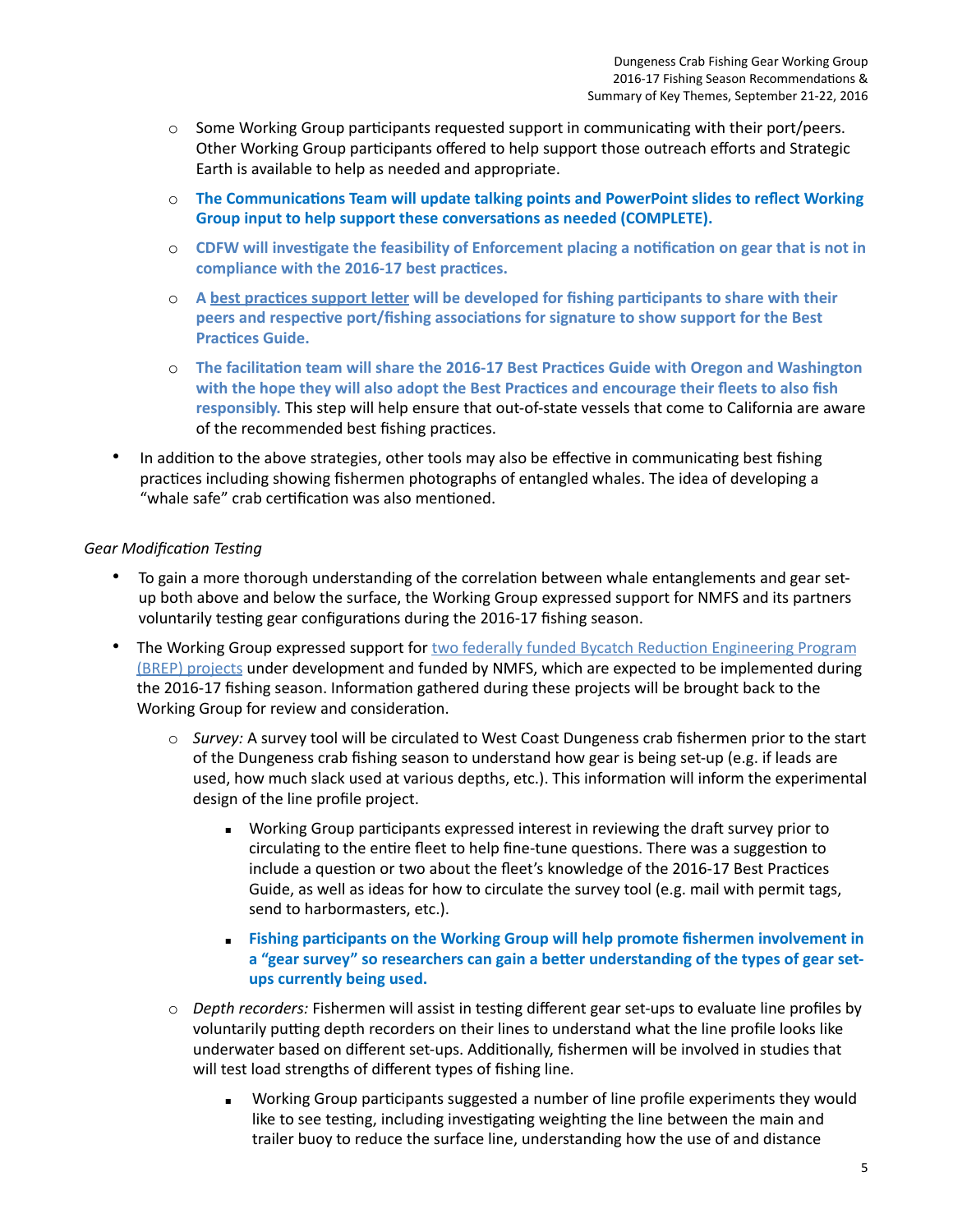between "shots" impacts line profile, testing the use of lighter line, consideration of breakaway links, etc.

- o *Workshop:* A workshop will be hosted by Pacific States Marine Fisheries Commission in 2017 to showcase the results of the projects and further discuss gear design, potential modifications, and information needs related to gear configurations to reduce the risk of entanglements across the U.S. West Coast.
	- To increase participation at the workshop, Working Group participants suggested hosting it in the spring (ideally March 2017) being mindful of shrimp and salmon openers and the Pacific Fisheries Management Council meeting. **NMFS will circle back with the Working Group on the timing of the workshop.**
- o **NMFS, in collaborations with BREP project leads, will contact fishermen (including Working Working Group participants are open to serving as liaisons to the fleet for testing these Group participants) to support the design and implementation of these research projects. projects.**
- o **Information on these projects will be organized in a spreadsheet and shared with Working Group participants as it is available. Any fishermen interested in participating in the projects should contact the facilitation team, and/or NMFS.**

#### **Enhanced Reporting to Inform Co-occurrence of Whales and Fishing Effort**

- • The Working Group has identified data collection that will build a more comprehensive and finer-scale understanding of the co-occurrence (or overlap) between whales and fishing effort as a priority.
	- o To date, the majority of data on the distribution of whales along California's Central Coast has been collected in June-November. Limited data is available, however, for whale patterns during the height of the Dungeness crab fishing season (December-May).
	- o Additionally, there is limited fishing effort data during the Dungeness crab fishing season in California, with the exception of coarse landings data.
- • To help address data gaps, the Working Group recommended and developed initial outlines for a number of pilot projects to enhance the collective understanding of co-occurrence, all designed to be implemented during the 2016-17 fishing season (pending funding), and continued and built upon in subsequent years pending Working Group consideration of the results.
	- o *Fishing Effort Data Through Electronic Monitoring:* Fishing effort data is needed to understand the locations and densities of trap gear in relation to whales. From a management perspective, this data is useful to understand where the risk of entanglement may be elevated, how gear is deployed, and how that may affect entanglement risk, economic impacts of response efforts, fishing behavior, etc. This information will also inform the types of management responses to entanglement events that are likely to be successful in reducing entanglements, and how such responses might be tailored to minimize impacts on fishing.
		- **The group discussed the importance of confidentiality when collecting fishing effort data,**  particularly if data was shared in real time which could identify specific fishing locations and influence competition. Concerns were expressed about using tools that make information publicly available (e.g., AIS), and the Working Group agreed not to in pursue the use of [Global Fishing Watch](http://globalfishingwatch.org/) in 2016-17.
		- **■** Working Group participants recognized that electronic data logging technologies would be utilized by CDFW in the future. With this in mind, it will be important to ensure any data logging tools the Working Group pilots should be electronic and projects should be designed in partnership with fisheries managers.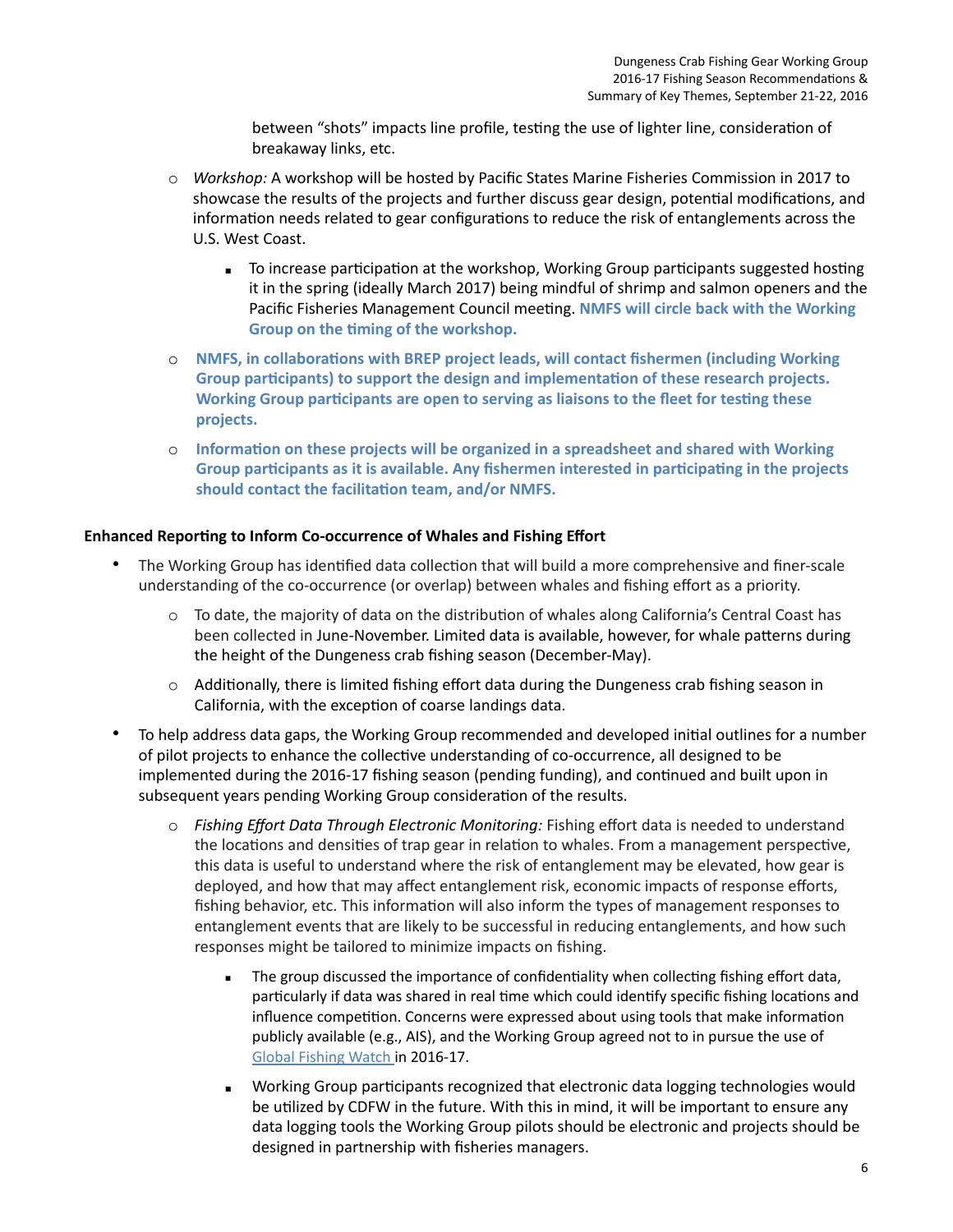- Fishing participants agreed to work in partnership with CDFW and TNC to help to coordinate 10-15 boats conduct a series of pilot tests on 2-3 different types of data loggers, including [TNC's e-catch program](https://www.ecatch.org/), [West Coast GSI,](https://www.nwfsc.noaa.gov/research/divisions/cb/mathbio/croos.cfm) and a tool currently being piloted by Pacific States Marine Fisheries Commission (PSFMC).
- **EXECT THE ADDET MOTE THE COFW and TNC will lead development of the pilot methodology, with the goal to gain a more comprehensive understanding of useful mechanisms to collect fishing effort data based on feasibility, costs, quality of data, etc**.
	- **will work with CDFW to determine how to ensure the program is also useful to**  • **TNC will update the e-catch program to include trap location information and fisheries managers.**
- All project outlines will be shared with the Working Group for review and consideration. Results from these projects will be make available to the Working Group in advance of their Spring 2017 meeting to inform future discussions and potential 2017-18 recommendations.
- o *Analysis of Historical Data to Inform Whale Behavior Patterns:* To help address the gaps in humpback and blue whale data between the December-May months, Southwest Fisheries Science Center (SWFSC) introduced a project to the Working Group for consideration.
	- **EXED F. Jarrod Santora's project, Understanding & Forecasting Whale Distribution During**  *Crab Season in Central California*, will compile and synthesize existing ocean condition data, prey distribution patterns, and whale sightings details. This information can be used to evaluate and develop whale distribution and forecasting models to potentially predict and identify areas of greater risk for entanglements.
		- • Once the information is compiled and an initial review of the data has been completed by the project leads, information will be shared with the Working Group to determine the quality of the data and the value of further processing and integrating the information to create maps of existing data relative to historical entanglement patterns and evaluate capabilities to forecast whale distributions based on ocean conditions and prey distribution.
	- The Working Group agreed to allocate an initial \$30,000 for the OPC funding (if approved) to conduct the first step (compilation), which will take place in late 2016/early 2017. If the Working Group agrees to the merits of step 2 (processing and integration), an additional \$30,000 in funding could be used to advance this effort.
	- **EXPLEM** The Working Group's science advisor, Karin Forney, in collaboration with Dr. Santora  **and NMFS, will develop an outline of the whale data analysis project to share with the Working Group and prospective funders, including a list of deliverables that can be completed for an initial \$30,000**. Based on funding availability, it is anticipated this project will commence in early 2017.
- o *Surveys to Collect Fishing Effort and Whale Data:* The Working Group discussed the value of designing and conducting a number of surveys during the 2016-17 fishing season to collect data on fishing effort and/or whale distribution, to the extent possible and as funding is available.
	- **EXED Aerial surveys** were identified as a tool to document distributions Dungeness crab fishing gear (primary) and whales (secondary). Based on two prior aerial surveys conducted by Working Group participants ([May 2016](http://www.opc.ca.gov/webmaster/ftp/project_pages/whale-entanglement/AerialSurvey-May2016.pdf) and [July 2016\)](http://www.opc.ca.gov/webmaster/ftp/project_pages/whale-entanglement/AerialSurvey-July2016.pdf), this tool can provide a snapshot of an overlap between whales and Dungeness crab traps in a particular area at a specified time.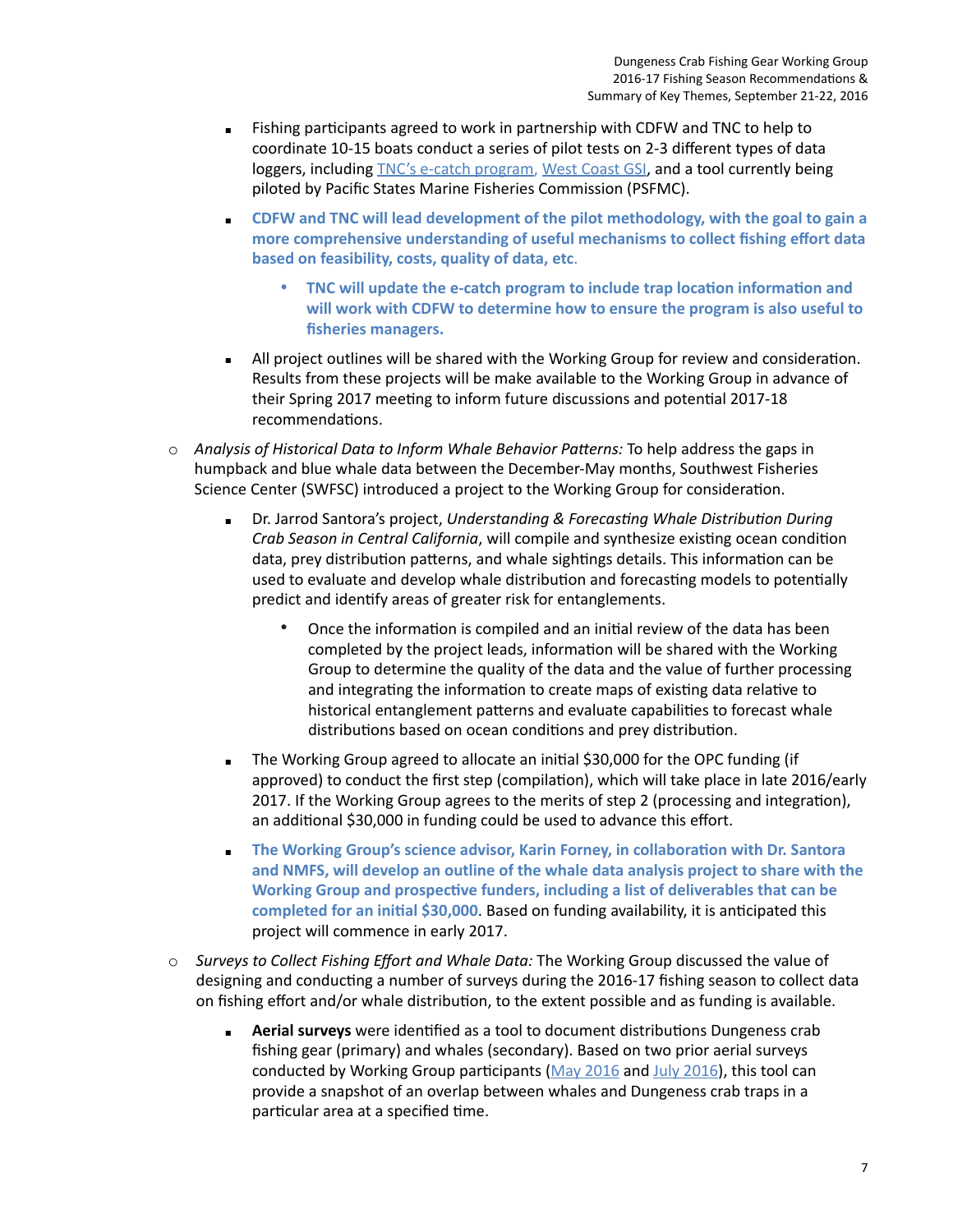- • The U.S. Coast Guard expressed interest in supporting aerial surveys and stated that U.S. Coast Guard planes may be available to support the Working Group's efforts. A request would need to be made to the Coast Guard, including the number of hours, geographic area, etc. that will be needed for the project. Working Group participants agreed this offer would help maximize resources.
- • Options for survey design must consider costs, scale, etc. In an effort to maximize survey value while minimizing costs, a small area could be sampled. For example, the area between Point Piños and Point Reyes may be most cost efficient since that area captures the highest density of whales most years. The survey could also be used to locate entangled whales.
- • The Working Group discussed conducting 3-5 aerial surveys during the 2016-17 fishing season. Costs for an aerial survey of Central California were estimated between \$8,000-\$10,000 per survey; however costs could be reduced by in-kind support.
- **EXEM** Vessel-based surveys combined with tagging studies can document distribution and density of whales and gear, and document behavior of whales around gear. The survey could also be used to measure the success of compliance with the Best Practices Guide. Whale watching vessels, National Marine Sanctuary vessels, etc. could be utilized for this effort to help decrease costs associated with the survey.
	- • Point Blue shared results from a recently completed vessel-based project looking at whales, prey, and crab traps collected by a research cruise along transects from Cordell Banks to Monterey Bay. There may be opportunities to utilize this information to inform similar studies.
	- • A vessel-based survey requires additional discussion and coordination to be successful.
- **EXECUTE: NMFS, CDFW, SWFSC, the U.S. Coast Guard, Working Group's science advisor, and Working Group participants will begin to evaluate options for designing the surveybased projects which may include aerial surveys, vessel surveys, etc. on a timeline such that the surveys would begin at the beginning of the fishing season and continue periodically throughout.**
- **EXECUTE: NMFS will reach out to the Coast Guard to share information about the Working Group's goals.**
- **needs for the aerial survey. Example 3 Strategic Earth will discuss next steps with the U.S. Coast Guard outlining project**

## **Pending & Potential Funding Opportunities**

 The Working Group discussed a number of pending and potential funding sources to support Working Group recommendations and next steps.

 • A staff request for \$200,000 (Proposition 84 funds) in support of the Working Group's activities will be presented to the OPC on Monday, October 17, 2016<sup>1</sup>. TNC has matched this funding request with an additional \$75,000 in funding. If approved, these funds will support implementing priority pilot research projects as identified above, communications and outreach, and additional Working Group coordination and administration over a two-year period.

<span id="page-7-0"></span> $1$  On October 17, 2016, OPC approved a staff request for \$200,000 (over two years) to support the Working Group's efforts.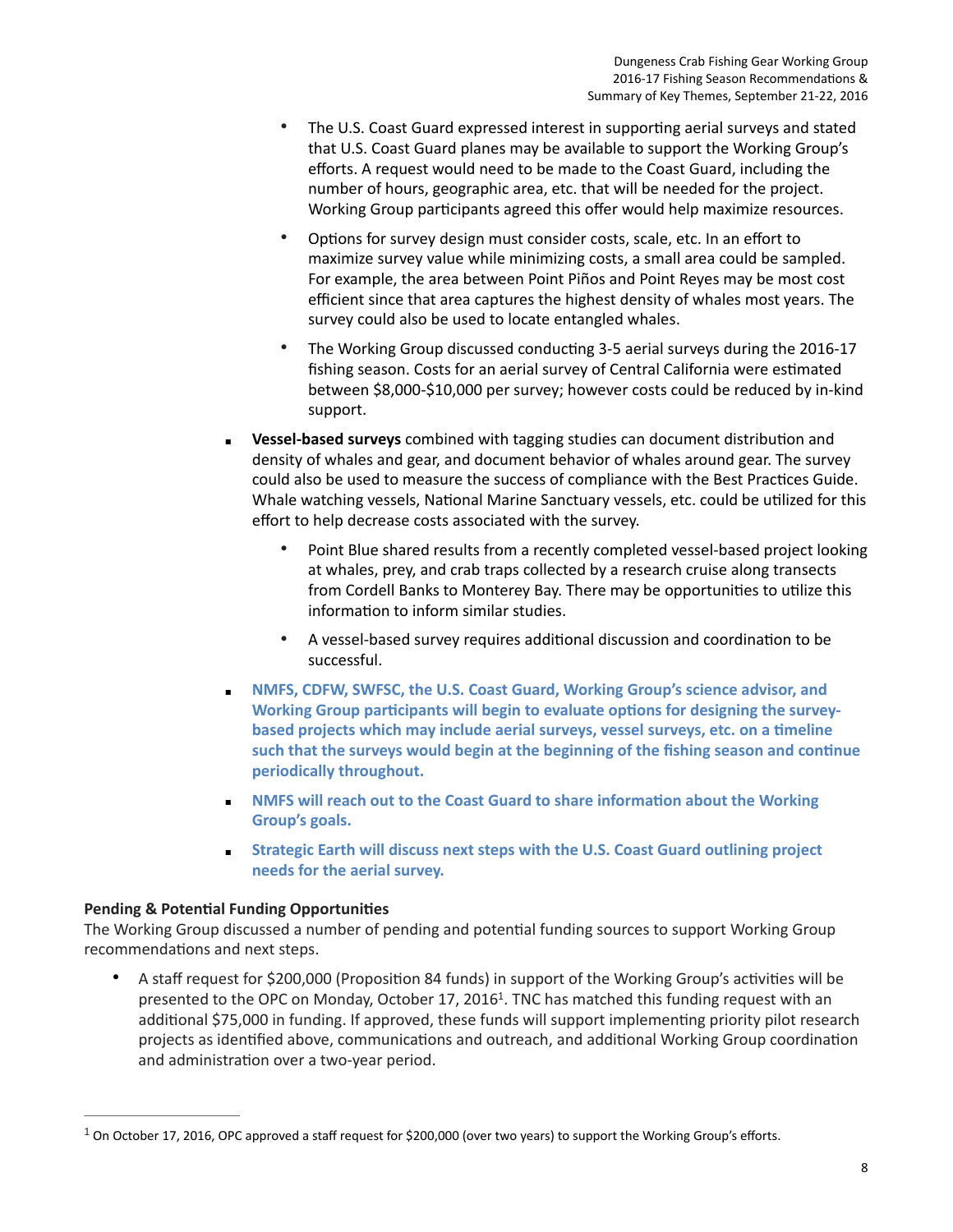- o **The Working Group will develop a letter of support for this funding request to be shared as part of the OPC staff recommendation package. This support letter will also be shared with authorization of funding Working Group activities. fishing and port associations with the goal to have them also issue letters to support the OPC's**
- CDFW sees value in submitting an Endangered Species Act [Section 6 Conservation](https://www.wildlife.ca.gov/Grants/Endangered-Species) proposal to support data collection to improve understanding of co-occurrence, including humpback whales and leatherback sea turtles<sup>2</sup>. The deadline for the 2016 grant is early October 2016 and a 25% match of funds is required.
	- o CDFW indicated they may need additional detail of what should be included in a Section 6 proposal is needed (e.g. the design of enhanced reporting projects). The Working Group strongly supported this proposal, and Working Group advisors committed to providing information and working with CDFW to ensure a proposal could be submitted.
	- o CDFW may also submit a proposal for a [Saltonstall-Kennedy Grant](http://www.fisheries.noaa.gov/mb/financial_services/skhome.htm) to support these projects. The deadline for Saltonstall-Kennedy proposals is December 9, 2016. All proposals developed by CDFW will likely include other fisheries other than Dungeness crab.
	- o Working Group participants expressed support for CDFW submitting a Section 6 grant proposal with an enhanced reporting project that may include aerial surveys, vessel-based surveys, or both. The Working Group also acknowledged that CDFW may need to consider more than one species (e.g. whales and Pacific leatherback sea turtles) in the proposal to ensure its success.
	- o **CDFW will work with the Working Group's science advisor to outline potential projects that could be included in the proposal including whale distribution data, gear research, etc.**
	- o **The Working Group expressed willingness to develop a letter of support for a CDFW Section 6 proposal.**
- • Other funding sources to support Working Group activities were also identified. These include potential collaborations with the Oregon Dungeness Crab Commission, and in-kind contributions of the Monterey Bay National Marine Sanctuary's vessel and grant writing support and Working Group participants' time.
- • Working Group participants were encouraged to think about other funding sources and support opportunities. The Legislature recently allocated \$100,000 for entanglement response.

#### **Communications**

- • The Working Group agreed that all 2016-17 recommendations and next steps will be communicated to the Legislature, California Fish and Game Commission, CDFW, NMFS, OPC, and the DCTF.
	- $\circ$  Strategic Earth will draft a 2016 Recommendations and Next Steps Memo<sup>for</sup> the Working **Group's review and approval. Once finalized, Strategic Earth will circulate it to the respective agencies and decision makers in advance of the 2016-17 fishing season.**
	- $\circ$  Additionally, the efforts of the Working Group will be conveyed through updates at the September Tri-State Dungeness Crab Committee meeting, the October 4, 2016 Joint Committee on Fisheries and Aquaculture hearing, and other state gatherings.
	- $\circ$  Press releases may also be an effective form of communication, which can be informed by the talking points developed by the Working Group's Communications Team. There was an acknowledgement by some Working Group participants that the media has not been interested in telling the story of the Working Group to date. There may be a new opportunity to solicit media at the start of the 2016-17 fishing season.

<span id="page-8-0"></span> $^2$  CDFW decided not to submit a proposal to the U.S. Fish and Wildlife Service through their Traditional Conservation Grants Program (Section 6 Grant Program) this Fall, and is looking to partner with the Pacific States Marine Fisheries Commission to develop and execute a Sections 6 grant in 2017.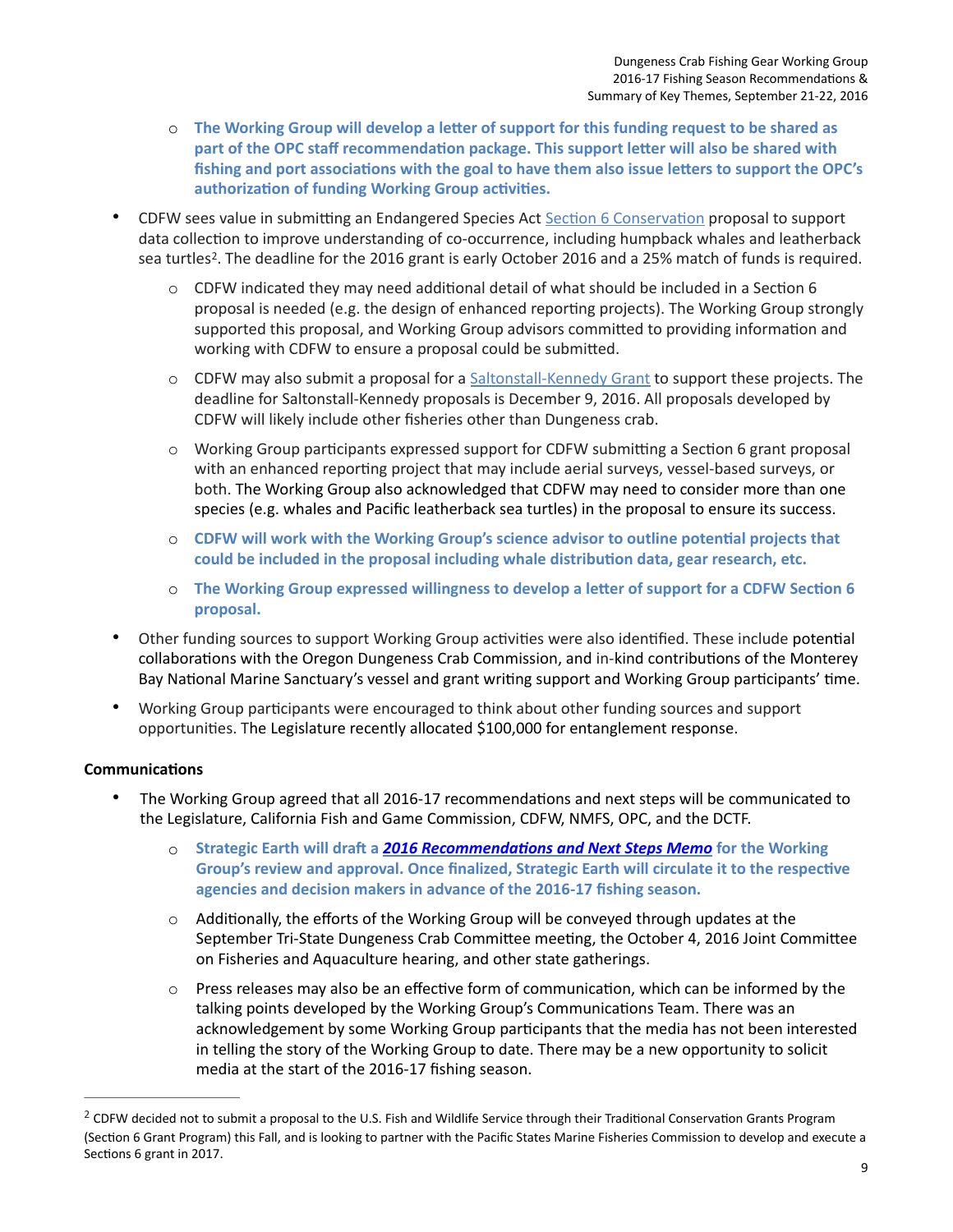- • Recognizing that fishermen and others outside the Working Group may be interested in participating in pilot projects, communications materials are need to convey information related to pilot projects. Information that may be suitable to highlight includes the status of the projects, contact information for project leads, purpose and goals of each project, etc.
	- o **Strategic Earth will develop a tracking sheet to help Working Group participants follow the progress of each pilot project.**
	- o **Additionally, Strategic Earth will work with project leads to develop 1-sheets and talking points on each pilot project to help convey key information to fishing audiences and others.**
- • The Working Group also identified a number of other communications channels that are suitable for sharing details about the Working Group's activities, including email lists (e.g. CDFW, DCTF, port associations, etc.), text messages, Channel 16 announcements, broadcasts, regular mail, etc.

#### **Additional Topics Under Consideration**

*Entanglement Response* 

- • Working Group participants discussed concerns with the capacity of the West Coast entanglement response network. Specifically, the Working Group considered how it could help maximize the network's capacity and ability to provide timely response to entanglement events during the 2016-2017 fishing season.
	- $\circ$  The Working Group acknowledged that response to entanglements and the prevention of entanglements are equally important. However, the Working Group has prioritized their efforts in the prevention of entanglements as opposed to response to events. If there are fewer entanglements, less response is needed.
	- o The Working Group would like to receive periodic updates from NMFS on entanglement events during the 2016-17 season, especially if there are unusual occurrences (e.g. sea turtle entanglements, etc.). Should action be need to address excess entanglement events in-season, CDFW is prepared to take action, in coordination with NMFS, to address such events.

#### *Improved Gear Marking*

- • The Working Group discussed the need to develop better gear marking across all fixed fishing gear types to help more readily identify the type of gear involved in entanglements, particularly in light of the low percentage of entanglement events through 2016 in which the fishery can be identified. In the Dungeness crab fishery, all commercial and recreational buoys are required to be clearly marked. Additionally, commercial traps have a CDFW-issued tag near the buoy ("trap tags").
	- o Working Group participants recommended investigating the costs associated with printing both sides of commercial Dungeness crab trap tags to improve gear identification efforts. The Working Group may also consider recommending fishermen mark both sides of their buoys as a best fishing practice in the future.
	- o **CDFW will investigate the cost and feasibility of printing both sides of the trap tags.**

## *Lost Fishing Gear Recovery Program*

• In October 2015, the Working Group expressed support for establishing a statewide program to recover lost fishing gear to reduce the risk of whale entanglements. Currently, the DCTF, in partnership with CDFW, continues to address this topic and Senate Bill 1287 which was signed into law by the Governor in September 2016.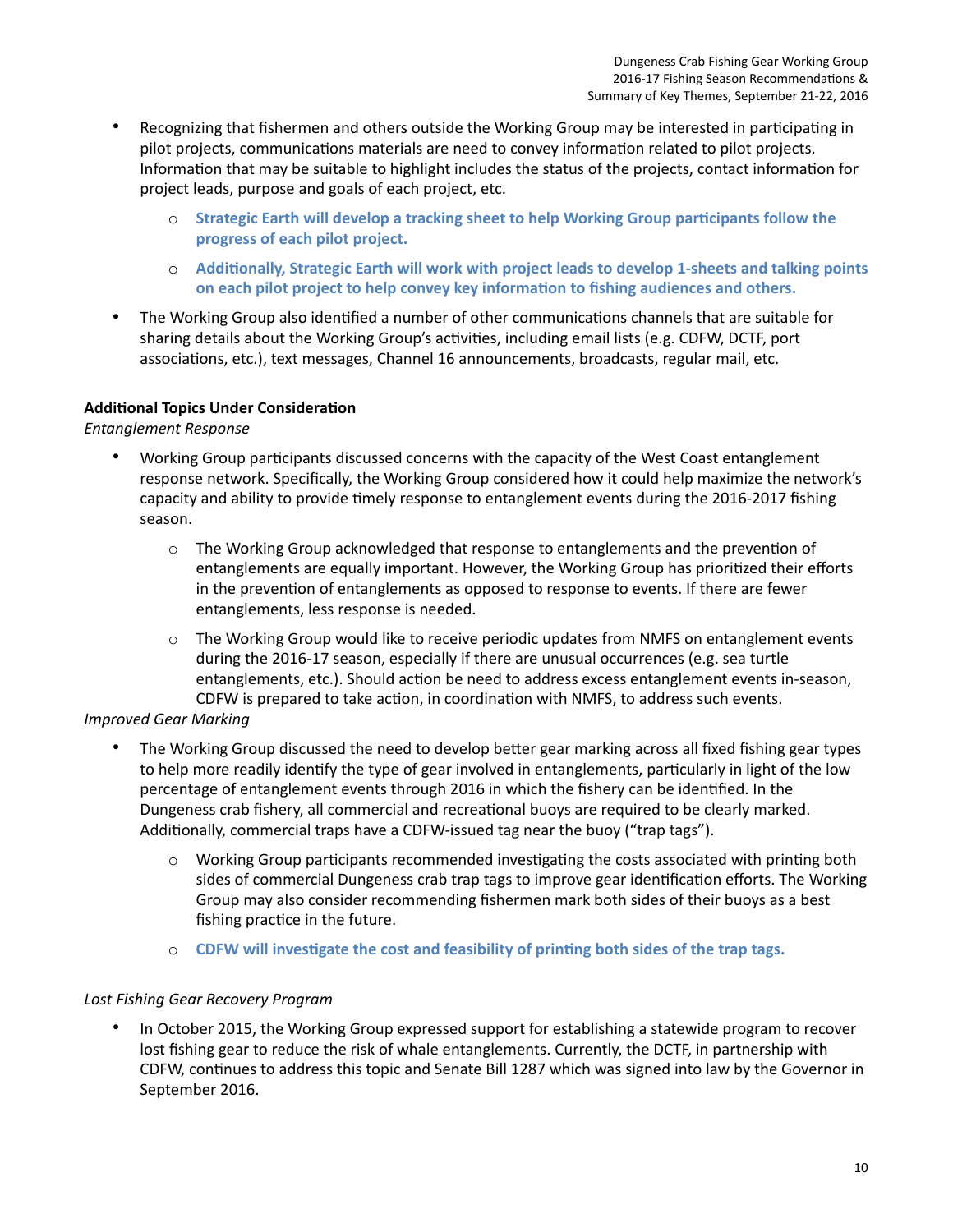o The Working Group continues to support the DCTF's efforts on addressing this issue, and will **issue a statement of support for a statewide, industry-led lost gear recovery program as part of**  the 2016 Recommendations and Next Steps Memo.

## *Other Fisheries*

- • Participants recognize the importance of communicating the Working Group's activities with other California and West Coast fisheries, and to potentially inviting other fisheries to participate in the Working Group's recommendation making process.
	- o The Working Group acknowledged that each fishery operates differently and solutions identified for the Dungeness crab fleet may not be appropriate for other trap or fixed-gear fisheries. There was general agreement, however, that all trap or fixed gear fisheries should be sufficiently marked so they can be easily identified.
	- o Strategic Earth will share the Best Practices Guide, **2016 Recommendations and Next Steps Memo**, and other Working Group products and communications materials with other fishing **leadership**.

## *Working Group Communications & Activities During the 2016-2017 Season*

- • The Working Group discussed how to maintain open lines of communication and coordinate on implementing recommendations and next steps during the 2016-2017 fishing season.
	- o Being mindful of Working Group participants' time, the facilitation team will try to keep Implementation Team calls to one hour and focused smaller project teams, depending on the topic. Prior to the season opener, there were requests for calls focusing on communications activities and further fleshing out the details of enhanced reporting projects.
	- **Working Group participants through regular email updates and periodic coordination calls.**  o **Strategic Earth will help coordinate conversations about all projects with project leads and**
	- **and will work with participants to schedule additional calls as needed.**  o **Strategic Earth will utilize the October 20 Implementation Team call scheduled in the agenda**

#### **Next Steps**

In addition to any next steps identified above:

- • A summary of key themes will be developed and circulated to the Working Group for review, prior to making it publicly available on the OPC website.
- • Strategic Earth will work to keep the Working Group participants, observers, and advisors informed on all of the efforts of project teams and the collective group.